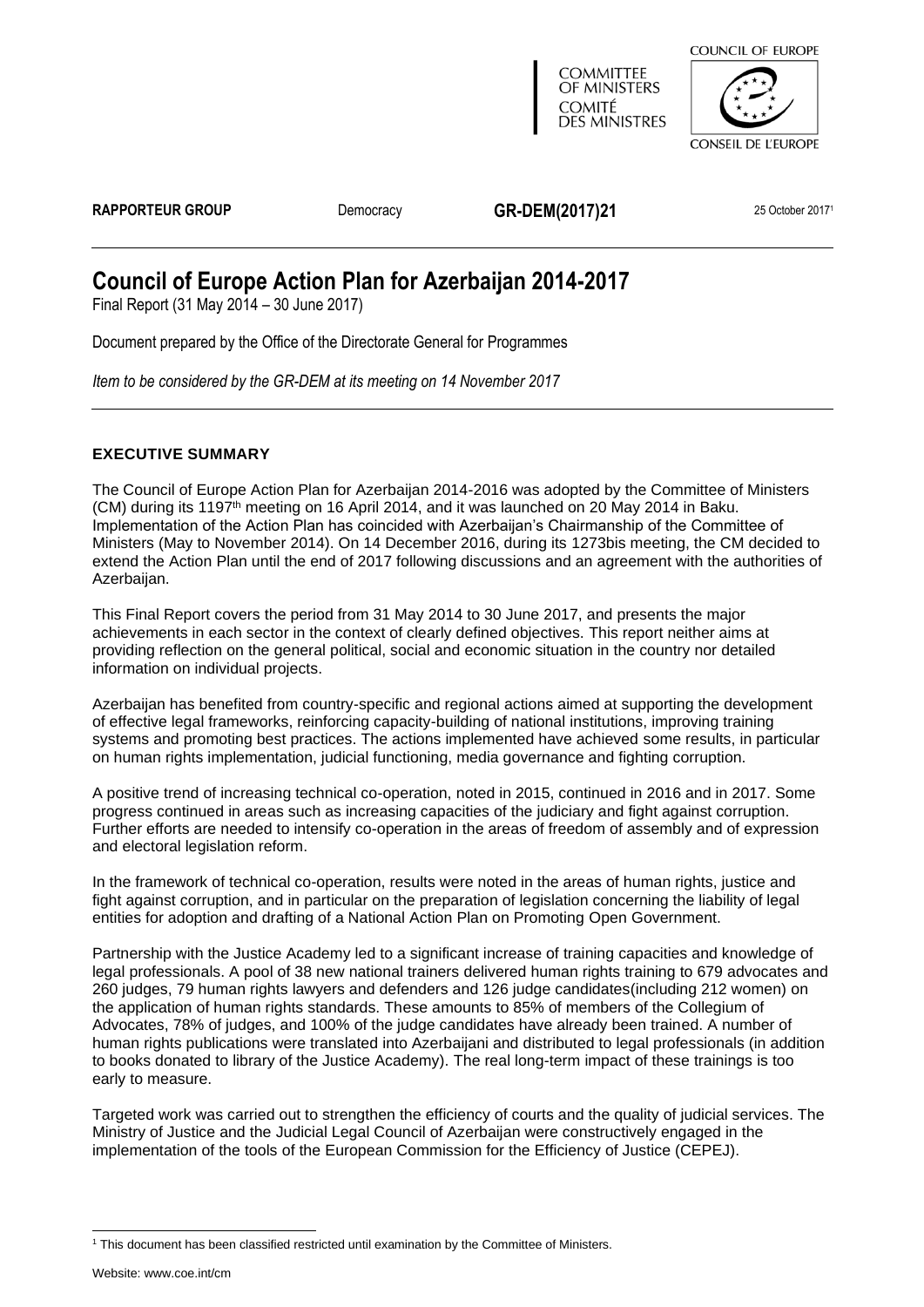The revised overall budget of the Action Plan totals approximately €11.8 million, of which more than €6.7 million (57% of the total budget) has been secured. The donors are the European Union and Norway. Additionally, Azerbaijan participates in 14 regional projects for six Eastern Partnership (EaP) countries under the Partnership for Good Governance (PGG). 2

Co-operation with Azerbaijan should be continued beyond 2017. Financial resources will be essential to ensure the sustainability of results in areas where achievements have already been tangible and to continue efforts to develop meaningful co-operation in other fields.

<sup>2</sup> Former Partnership Co-operation Framework (PCF).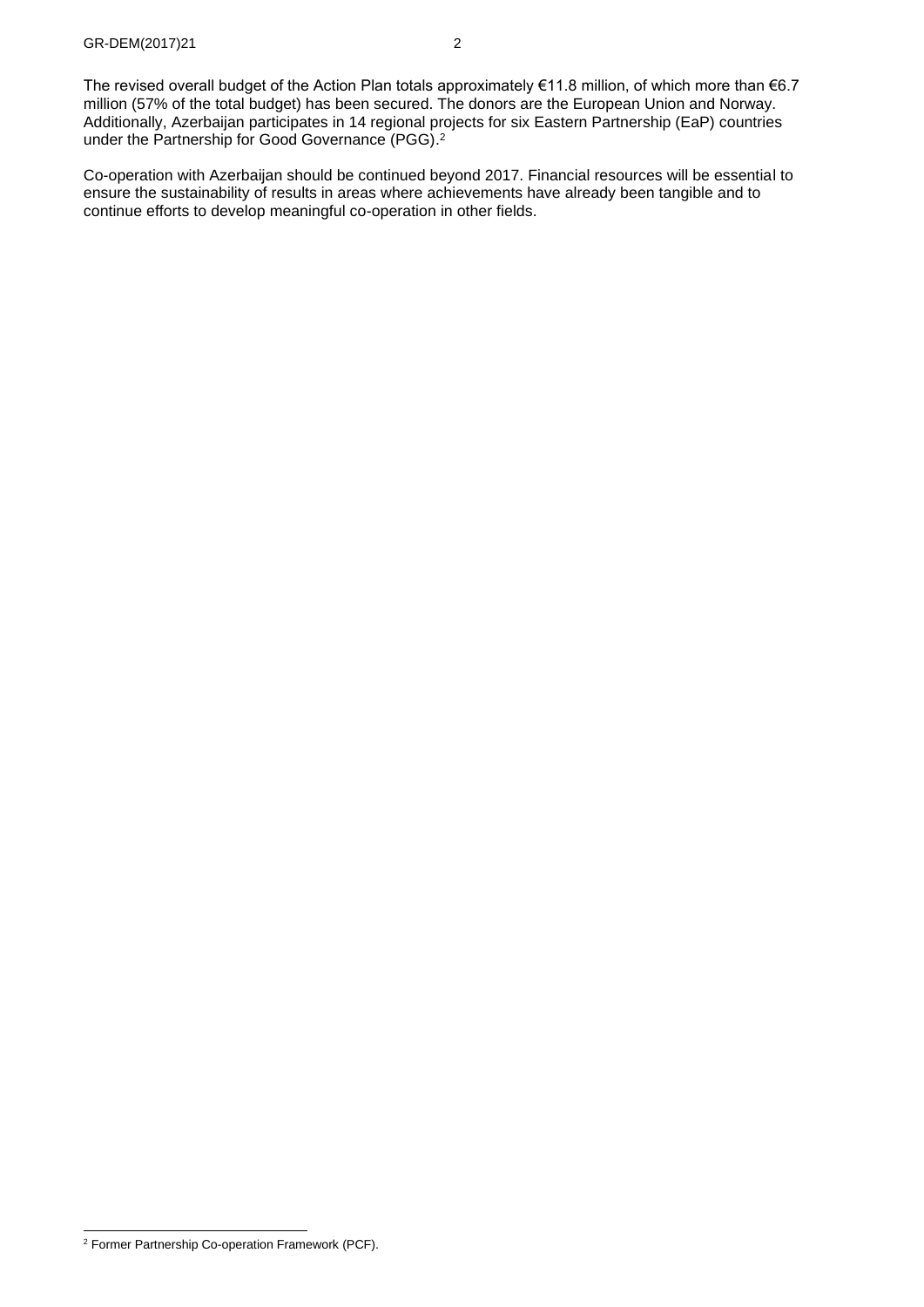## <span id="page-2-0"></span>**TABLE OF CONTENTS**

| $2^{2}$ |                                                                                                          |  |
|---------|----------------------------------------------------------------------------------------------------------|--|
|         |                                                                                                          |  |
|         |                                                                                                          |  |
|         | 2.2.1 Improving freedom, independence, pluralism and diversity of the media; safety of journalists6      |  |
|         |                                                                                                          |  |
|         |                                                                                                          |  |
|         |                                                                                                          |  |
|         |                                                                                                          |  |
|         |                                                                                                          |  |
|         | 2.6.1. Reinforcing the capacity of national training organisations to train on Human Rights standards 9  |  |
|         | 2.6.2. Enhancing the quality and efficiency of judicial services in line with European standards through |  |
|         |                                                                                                          |  |
|         |                                                                                                          |  |
|         |                                                                                                          |  |
|         |                                                                                                          |  |
| 3.      |                                                                                                          |  |
|         |                                                                                                          |  |
|         |                                                                                                          |  |
|         |                                                                                                          |  |
| 4.      |                                                                                                          |  |
| 5.      |                                                                                                          |  |
|         |                                                                                                          |  |
|         |                                                                                                          |  |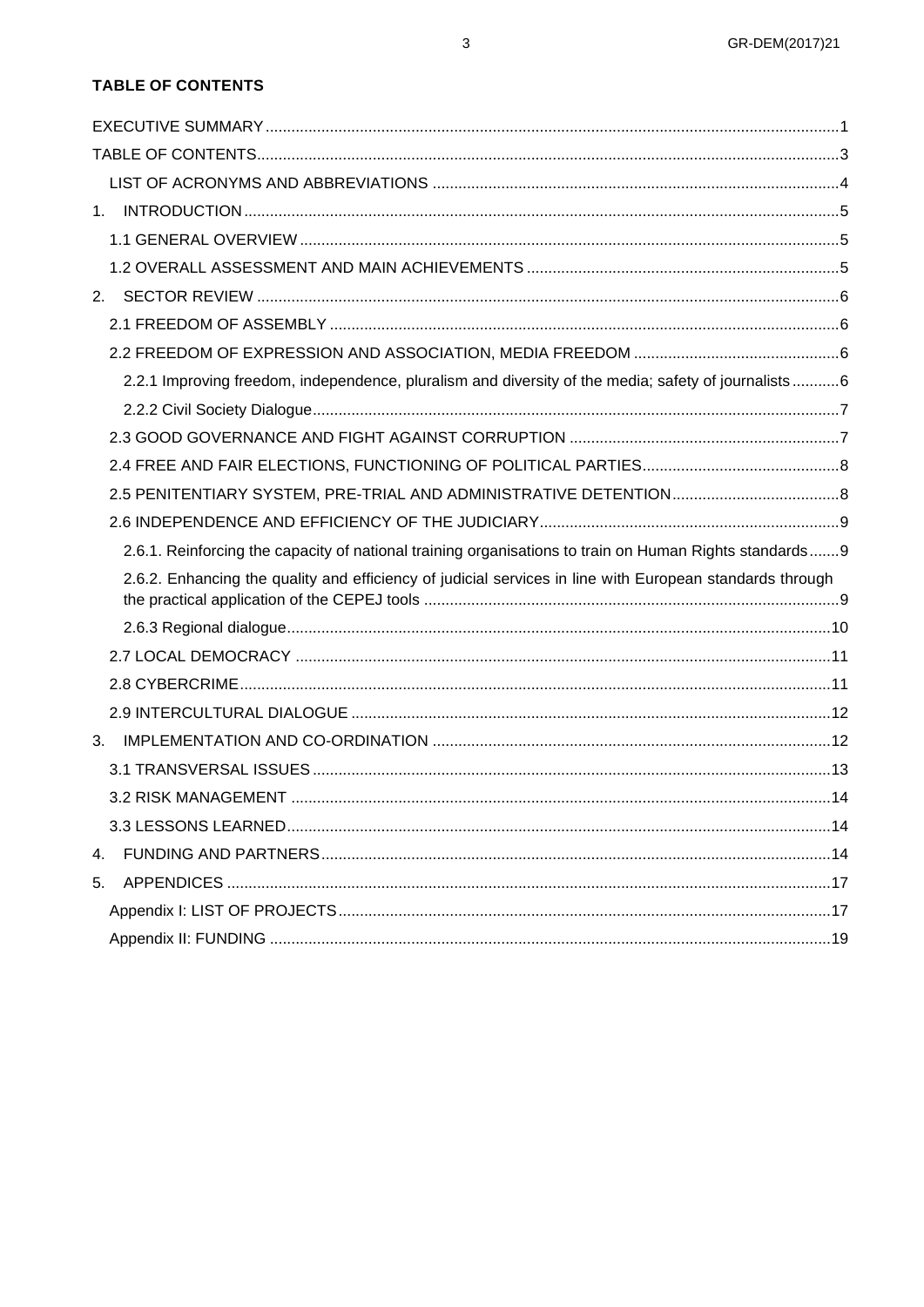| <b>Action Plan</b>   | Council of Europe Action Plan for Azerbaijan                             |
|----------------------|--------------------------------------------------------------------------|
| <b>CBM</b>           | <b>Confidence Building Measures</b>                                      |
| <b>CEPEJ</b>         | European Commission for the Efficiency of Justice                        |
| <b>CM</b>            | Committee of Ministers of the Council of Europe                          |
| Congress             | Council of Europe Congress of Local and Regional Authorities             |
| CSO                  | Civil Society Organisation                                               |
| EaP                  | Eastern Partnership                                                      |
| <b>ECHR</b>          | European Convention on Human Rights                                      |
| <b>ECtHR</b>         | European Court of Human Rights                                           |
| EU                   | <b>European Union</b>                                                    |
| <b>EUD</b>           | Delegation of the European Union                                         |
| <b>NGO</b>           | Non-governmental organisation                                            |
| <b>OB</b>            | Ordinary budget                                                          |
| <b>PACE</b>          | Parliamentary Assembly of the Council of Europe                          |
| <b>PGG</b>           | EU/Council of Europe Eastern Partnership for Good Governance Cooperation |
|                      | Framework                                                                |
| The                  | Council of Europe Commissioner for Human Rights                          |
| Commissioner         |                                                                          |
| <b>UN</b>            | <b>United Nations</b>                                                    |
| <b>UNDP</b>          | United Nations Development Programme                                     |
| <b>USAID</b>         | United States Agency for International Development                       |
| Venice<br>Commission | European Commission for Democracy through Law                            |
| VC                   | Voluntary contribution                                                   |
|                      |                                                                          |

# <span id="page-3-0"></span>**LIST OF ACRONYMS AND ABBREVIATIONS**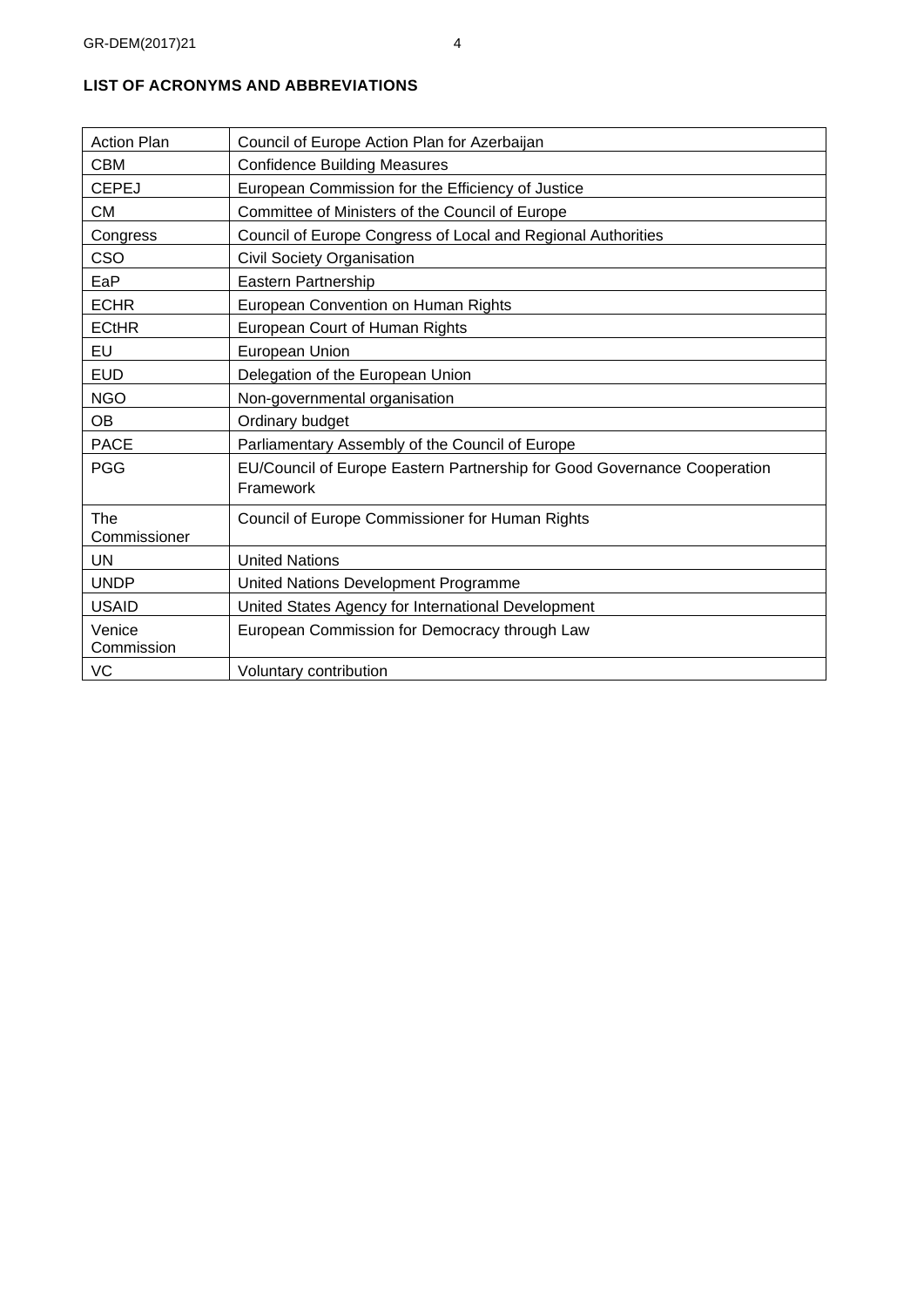#### <span id="page-4-0"></span>**1. INTRODUCTION**

#### <span id="page-4-1"></span>1.1 GENERAL OVERVIEW

This report describes the impact of the implementation of the Action Plan for Azerbaijan 2014-2017. The Committee of Ministers (CM) adopted the Action Plan at its 1197<sup>th</sup> session on 16 April 2014. On 14 December 2016, at its 1273bis meeting, the CM decided to extend the Action Plan until the end of 2017. The decision followed earlier discussions and an agreement to that effect with the authorities of Azerbaijan. The Action Plan was prepared in close consultation with the authorities of Azerbaijan.

The Action Plan aims to contribute to the consolidation of democratic reforms in Azerbaijan. It assists Azerbaijan through technical co-operation in fulfilling its obligations as a Council of Europe member state by bringing legislation, institutions and practice in line with Council of Europe standards in the areas of human rights, rule of law and democracy. The Action Plan includes the following sectors for co-operation: freedom of assembly; freedom of expression and association; good governance and fight against corruption; free and fair elections, functioning of political parties; penitentiary system; independence and efficiency of the judiciary; local democracy; cybercrime; and intercultural dialogue.

This report presents the achievements in each sector, followed by appendices with additional information. This report describes activities at the strategic level, and therefore does not provide detailed information regarding individual projects implemented as part of the Action Plan.

### <span id="page-4-2"></span>1.2 OVERALL ASSESSMENT AND MAIN ACHIEVEMENTS

Council of Europe technical assistance programmes form an integral part of the unique strategic triangle of standard-setting, monitoring and co-operation: the development of legally binding standards is linked with their monitoring by independent mechanisms and supplemented by technical co-operation to facilitate their implementation. The Council of Europe's actions are developed and implemented in areas where the Council of Europe has strong expertise and added value.



*Figure 1: Council of Europe strategic triangle*

Council of Europe activities in Azerbaijan provided legislative support, institutional capacity building and targeted training in the context of bilateral and regional projects. In the framework of technical co-operation, results were noted in the areas of human rights, justice and fight against corruption, where partnerships with key institutional actors – such as the Justice Academy – led to improvements both in the legal and operational framework and in the development of training capacities and knowledge, such as the adoption of legislation concerning the liability of legal entities and of a National Action Plan on Promoting Open Government. The Council of Europe supported the media by improving the quality of journalism education and training. Two new projects – on the reform of the penitentiary service and support to civil society – were launched in 2016.

<span id="page-4-3"></span>As of December 2016, there were six country-specific projects with project staff based in the Council of Europe Office in Baku. Azerbaijan also participates in 14 regional actions implemented under the PGG. The full list of project is provided in Appendix I to this report.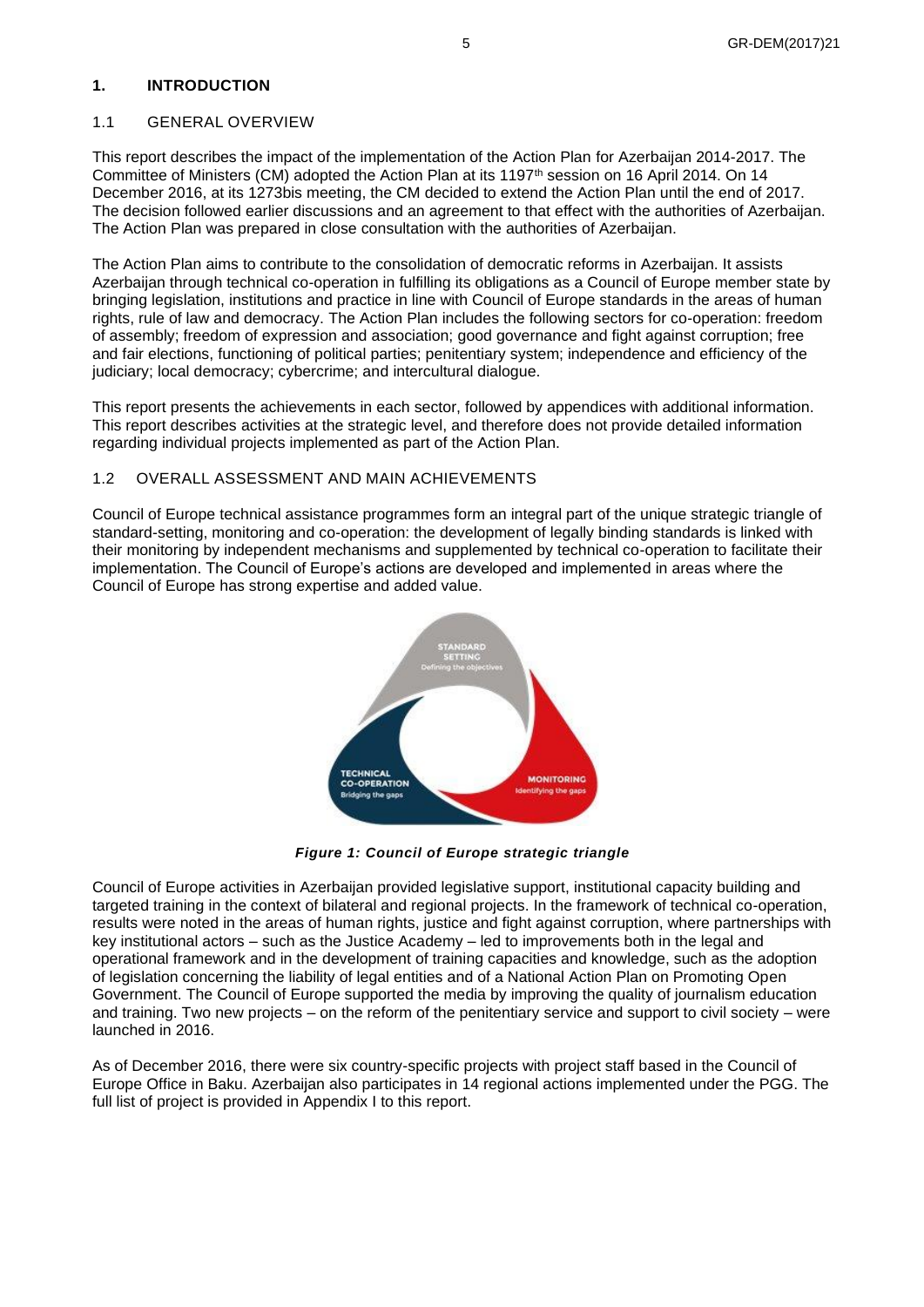## **2. SECTOR REVIEW**

# <span id="page-5-0"></span>2.1 FREEDOM OF ASSEMBLY

The Law on Freedom of Assembly in Azerbaijan, adopted in 2008 took into account most of the recommendations of the Venice Commissionas to the required textual amendments. To this end, the Council of Europe stands ready to assist the Azerbaijani authorities to implement these recommendations in practice. The Council of Europe and Azerbaijan intended to launch a dialogue on freedom of assembly within the framework of the Action Plan. Due to the lack of financial resources, no actions have yet occurred and therefore no progress can be reported in this area.

## <span id="page-5-1"></span>2.2 FREEDOM OF EXPRESSION AND ASSOCIATION, MEDIA FREEDOM

## <span id="page-5-2"></span>2.2.1 Improving freedom, independence, pluralism and diversity of the media; safety of journalists

Some progress can be noted in this area where the Council of Europe provided bilateral assistance to Azerbaijan through a PGG-funded project to improve freedom, independence, pluralism and diversity of their media. At regional level, the Council of Europe provided a platform to develop a multi-stakeholder dialogue on internet governance and the development of legislative and policy mechanisms for data protection.

## **Improving freedom, independence, pluralism and diversity of the media**

The Council of Europe continued to raise public awareness and mediate a multi-stakeholder dialogue on how to improve the national legislation on defamation and journalistic practice. To date, the necessary amendments to the law on defamation have not yet been introduced. Furthermore, new Criminal Code provisions criminalising defamation on line were adopted in November 2016. The Council of Europe will continue to raise awareness of this and discuss it with the Parliament.

The Council of Europe achieved good results in promoting ethical standards for media professionals through the development of university curricula on "Journalism Ethics" and "Media and Freedom of Expression", including four textbooks on journalism, and by training 250 journalists (including 150 journalists from different regions of Azerbaijan) on freedom of expression and privacy, including privacy online; gender equality and media; and media coverage of elections. The Guide on Human Rights for Internet Users and the Handbook on European Convention of Human Rights (ECHR) Article 10 have been translated into Azerbaijani and published. Further assistance to continue promoting Council of Europe standards related to freedom of expression online/offline for media professionals would be necessary.

## **Safety of journalists**

The Council of Europe continued working with legal professionals to increase their capacities to deal effectively with cases involving freedom of expression in Azerbaijan. More than 150 professionals were trained, including judges, prosecutors and lawyers, representatives of the government and the Ombudsman Office, as well as civil society on ECHR standards on freedom of expression and access to information. The long-term impact is too early to assess at this stage. Further assistance, in particular the training of trainers of judges, is needed – as was confirmed through participants' feedback and interest in follow-up – to increase the sustainability and impact on the quality of judicial rulings consistent with Council of Europe standards.

## **Data protection**

At regional level, the Council of Europe, through the PGG, continued to provide a platform to develop multistakeholder dialogue the development of legislative and policy mechanisms for data protection.

<span id="page-5-3"></span>The Council of Europe and the respective national authorities in Azerbaijan reached an understanding of the importance of sound data protection legislation and of the existence of an independent dedicated supervisory authority. The Council of Europe remains fully committed to providing expertise on the legislative framework in view of its enhancement.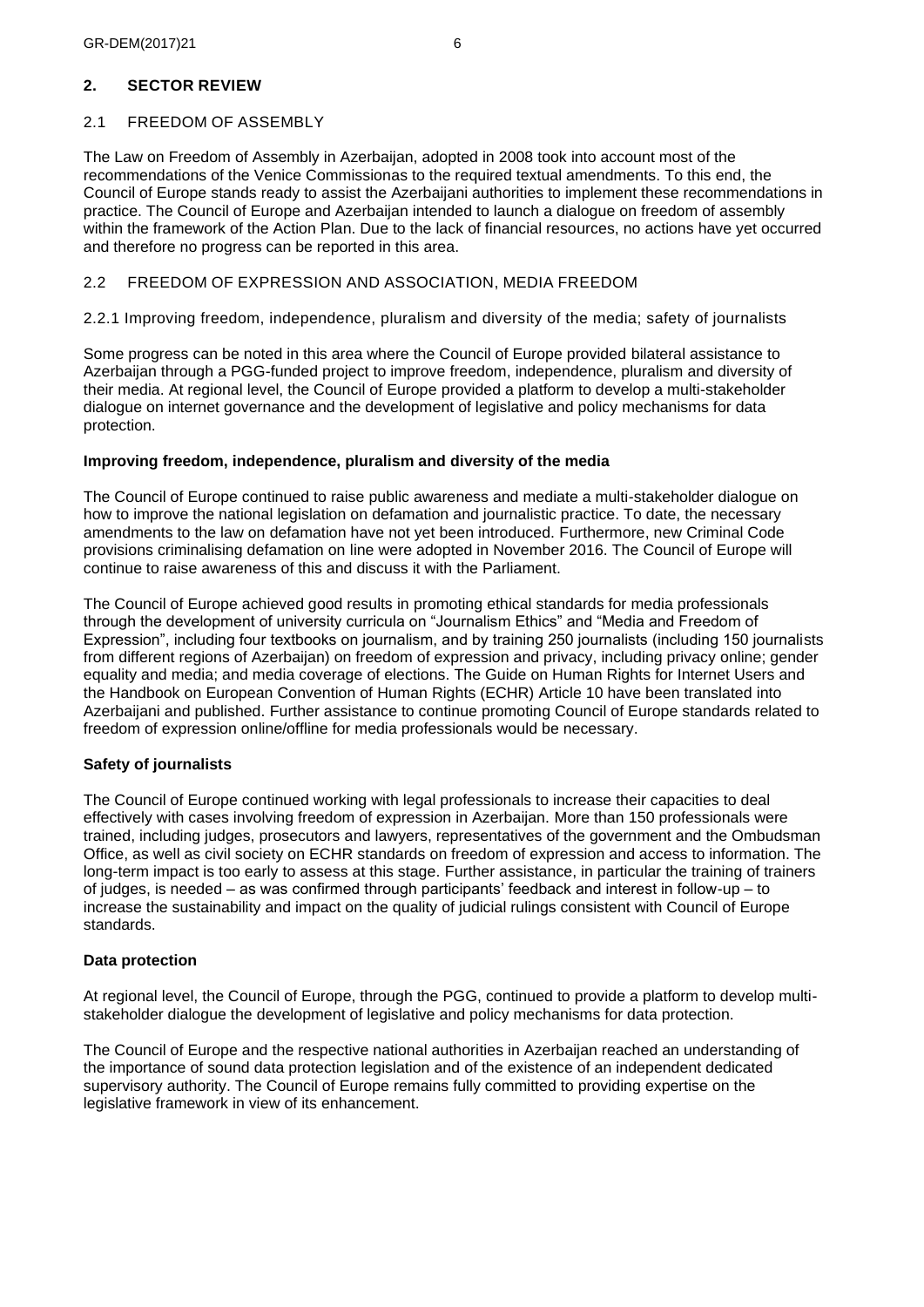## 2.2.2 Civil Society Dialogue

Some progress was achieved through the Civil Society Dialogue project that began on 1 March 2016 and is still underway. Importantly, the project has succeeded in bringing together government officials and civil society representatives to discuss the challenges for the operation of non-governmental organisations (NGO) in Azerbaijan and to look for ways to address the challenges.

Between August 2016 and April 2017, a member of the Council of Europe Expert Council on NGO Law of the INGO Conference (the Expert Council) worked on drafting a report on the NGO legislation in Azerbaijan. The report "Bringing the Law and Practice Relating to NGOs in the Republic of Azerbaijan into Compliance with European Standards" was officially presented during a conference in Baku in April 2017. The report analysed the NGO legislation and practice in Azerbaijan and proposed recommendations addressing issues such as: requirements for the registration of NGOs, NGO financing and legislative framework for accessing financial support, reporting and supervision of NGOs. While the participants provided their feedback and suggestions, they also emphasised the significance of the Conference in enabling a constructive discussion between the government representatives and civil society organisations. This constitutes substantial progress since the adoption of unfavourable amendments to laws and executives rules regulating the operation of civil society organisations in Azerbaijan.

Country-specific actions were complemented by a regional PGG-funded project. The project aimed to reinforce regional co-operation, improve the environment for the functioning of NGOs, create mechanisms for their active participation in democratic decision-making and promote a culture of civil participation. In 2016, the informal network of NGO representatives, public officials and experts created under the PGG provided a framework for analyses and discussions via regional conferences, working group meetings and e-mail exchanges. Two regional studies<sup>3</sup> were prepared and adopted by the network partners, to be used by NGOs and civil society in each of the EaP countries. Public officials and NGO representatives from Azerbaijan were an integral part of this project that ended in June 2017.

## <span id="page-6-0"></span>2.3 GOOD GOVERNANCE AND FIGHT AGAINST CORRUPTION

Good progress was achieved at the technical level in the field of fighting against corruption and economic crime. Concrete results are:

- adoption of a new provision into the Criminal Procedure Code of Azerbaijan concerning criminal liability of legal persons<sup>4</sup> pursuant to guidance given through PGG regional action and capacity-building provided in 2015;
- adoption of the "Action Plan 2016-2018 on Promotion of Open Government (APOG)," including anticorruption measures and a monitoring system (software monitoring tool) that has been made accessible to all relevant stakeholders;
- review of internal policy and development of risk-assessment guidelines to enable the State Agency for Public Service to implement anti-corruption measures in the public service sector in line with European standards;
- tailor-made training of the Prosecutor General's Anti-Corruption Directorate and the national law enforcement agencies' staff on fighting complex economic crime, including plea bargaining and mutual legal assistance in asset recovery;
- preparation of two handbooks (one on Anti-Corruption concepts and one on Ethics in Public Service) and curricula by Council of Europe experts; it is expected that this tailor-made material will be used by the authorities to strengthen the capacities of civil servants to prevent corruption.

The work with the Civil Service Commission experienced delays due to institutional reforms resulting in uncertainties over its role. The co-operation was interrupted for about eight months, resuming in late 2016. To reinforce the impact, the project team co-operated with other international organisations, such as the EU-funded project on justice reform, and also chaired with USAID the donor co-ordination group on the rule of law.

Country-specific actions on fighting corruption were complemented by regional activities. A country-specific methodology on data collection and analysis of corruption risk was developed. At the same time, Azerbaijan opted out of regional activities focused on corruption risk assessment in the health sector.

<span id="page-6-1"></span><sup>3</sup> "Civil Participation in Decision Making in the Eastern Partnership Countries, Part one: Laws and Policies" and "Civil Participation in Decision Making in the Eastern Partnership Countries, Part two: Practice and Implementation, and a set of Measures for Strategic Development".

<sup>4</sup> The Law on the Amendments to the Criminal Procedure Code was adopted on 29 November 2016.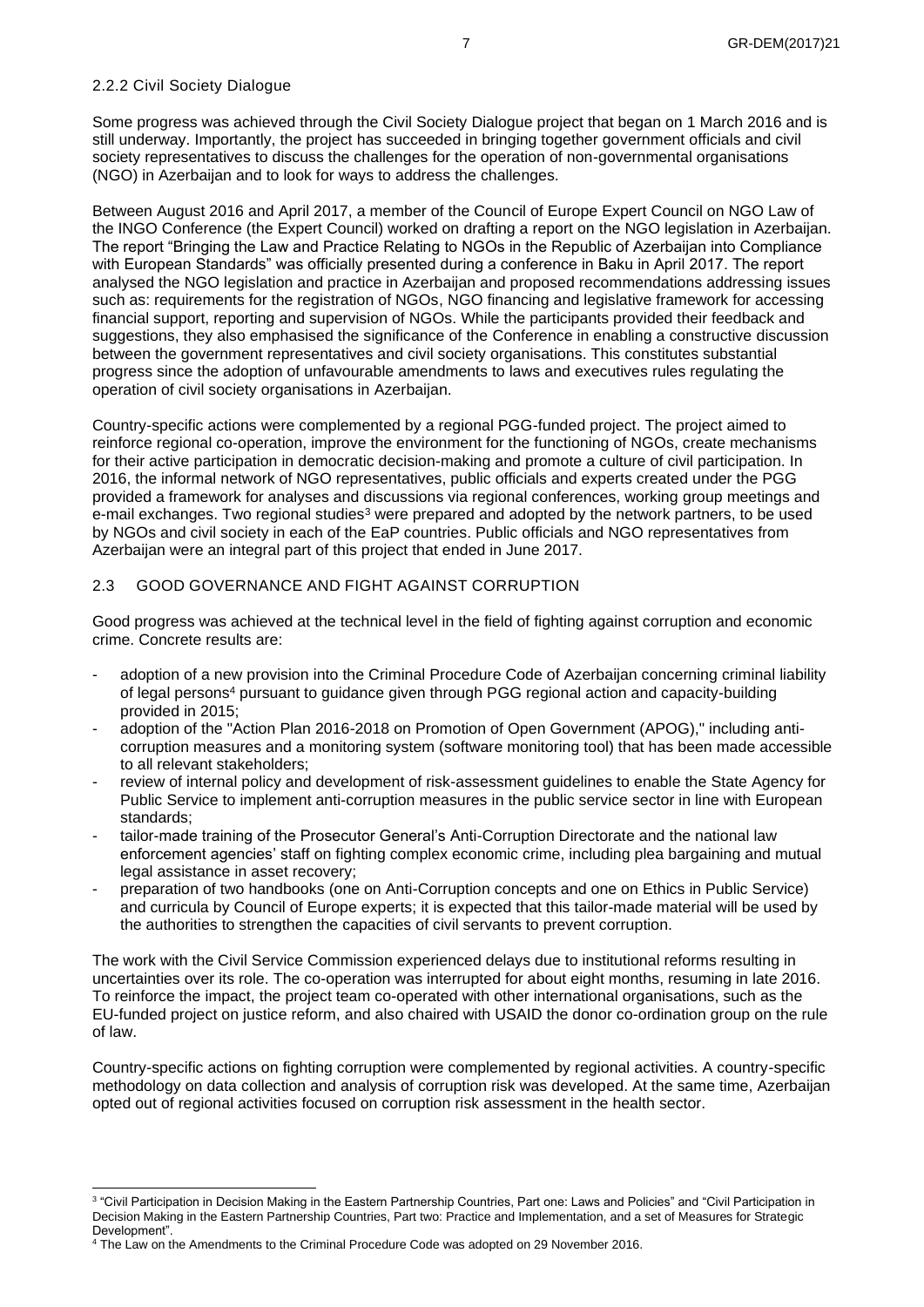## 2.4 FREE AND FAIR ELECTIONS, FUNCTIONING OF POLITICAL PARTIES

The Venice Commission and the OSCE/ODIHR issued two joint opinions on the draft amendments to the Election Code of Azerbaijan in 2008.The Election Code was further amended in June 2010, April 2012 and April 2013. The Venice Commission also issued opinions on the legislation on political parties (2011). Further efforts are needed to take the identified concerns into account. This will also contribute to overcoming shortcomings identified in past election observation reports and relevant ECtHR judgments, which relate both to the content of the Election Code and its implementation, and regard *inter alia*  registration of candidates, election commissions composition, rights of observers, and complaints and appeals procedures.

The Venice Commission will continue working on ensuring the conformity of the legislation and its implementation with the European electoral heritage once the Azerbaijani authorities express their readiness to address this.

### <span id="page-7-0"></span>2.5 PENITENTIARY SYSTEM, PRE-TRIAL AND ADMINISTRATIVE DETENTION

In 2016, the Council of Europe finalised negotiations on a new joint programme "Further support to the penitentiary reform in Azerbaijan". The project is based on the outcomes of previous Council of Europe projects in this field<sup>5</sup> and on the recommendations made, in particular on health care, including mental health, and prison management. The project officially started on 1 September 2016, and its impact cannot yet be assessed, although some preliminary results can be mentioned.

The assessments visits (on general health care services in prisons, on mental health services in prisons and on prison management) were finalised in early 2017. The reports, including recommendations, were presented to the Ministry of Justice of Azerbaijan in March 2017.

On the basis of these reports, an action plan for the three selected pilot prisons will be drawn up. Details of the plan will be discussed with national stakeholders, but they will certainly include training for the staff of the pilot prisons on health promotion and prevention, and for senior prison managers on modern approaches to prison management.

Main results achieved to date:

- Implementation of pilots is quided by Action Plans that envisage various measures to improve prison management and provision of healthcare services for inmates. They focus on the three pilot prisons though measures such as development of internal rules and procedures, improvement of professional skills of the medical and non-medical prison staff through trainings. A number of recommendations derived from the assessments done by the Project are incorporated in Action Plans, drafted by the authorities.
- 26 trainers, selected medical staff of prisons and of the Main Medical Department of the Ministry of Justice advanced their knowledge on health promotion and prevention activities in prisons, relevant European standards and principles of medical ethics, including confidentiality and professional independence as well as improved their teaching skills. They are expected to cascade the acquired knowledge to their peers throughout the prison system.
- Access of the medical and non-medical prison staff to information on European standards and best practices in providing health care services for inmates improved through translation and dissemination of the Council of Europe Manual on Healthcare in Prisons and Medical Ethics.
- 40 senior managers of the Penitentiary Service and prisons increased their knowledge of modern European prison management standards and approaches, leadership and management in a prison context and on creating healthier prison environment.
- <span id="page-7-1"></span>- 8 staff members of the penitentiary administration, responsible for health care policy design and delivery obtained a first-hand insight in the practices and experience of another European jurisdiction in organising primary and specialised health care for inmates.

<sup>5</sup> "Support for prison reform in Azerbaijan" finalised in 2010 and the JP "Combating ill-treatment and impunity," finalised in 2011.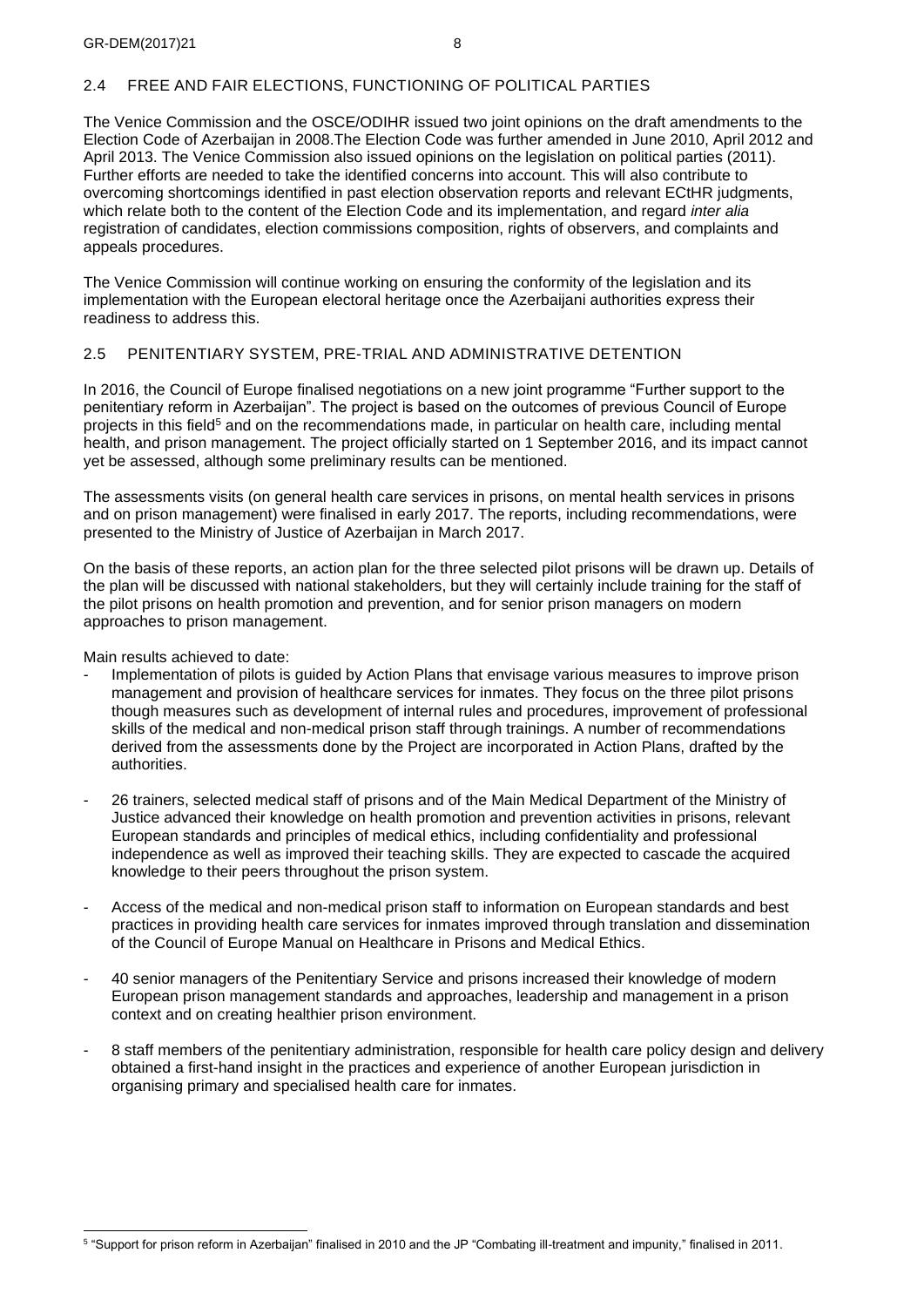### 2.6 INDEPENDENCE AND EFFICIENCY OF THE JUDICIARY

#### <span id="page-8-0"></span>2.6.1. Reinforcing the capacity of national training organisations to train on Human Rights standards

Although not bringing immediate impact, a good foundation has been built for future improvements as regardstraining legal professionals. The focus of activities towards strengthening the implementation of European human rights standards in Azerbaijan was on supporting national training capacities in view of targeted training on specific human rights standards. As a result, 38 new national trainers delivered human rights training to 679 advocates and 260 judges, 79 human rights lawyers and defenders and 126 judge candidates(including 212 women) on the application of human rights standards. These amounts to 85% of members of the Collegium of Advocates, 78% of judges, and 100% of the judge candidates have already been trained since the beginning of the project. Although it is too early to assess the long-term impact, most participants have given positive feedback and indicated their interest to pursue training in this area. The training seminars mainly focused on a right to a fair trial, right to security and liberty of person, property rights and admissibility criteria, as well as on the case-law of the ECtHR as regards Azerbaijan. Analysis of the case-law and discussions on particular issues among the legal professionals served as a basis to avoid similar procedural and substantive violations in the future and the improving application of the ECHR at the national level.

In addition, selected trainers of the Justice Academy of Azerbaijan, including lawyers, judges and academic staff of Baku State University and the Justice Academy, participated in the initial training of trainers on HELP methodology. The new curriculum for lifelong human rights training courses is being developed based on the HELP methodology and available tools of the HELP platform. A joint working group of international consultants and Azerbaijani lawyers prepared an advance HELP course on Article 5 of the ECHR, which will be launched by the Academy of Justice in autumn 2017, and placed on HELP training platform to be also used in other jurisdictions.

<span id="page-8-1"></span>2.6.2. Enhancing the quality and efficiency of judicial services in line with European standards through the practical application of the CEPEJ tools

Actions carried out in the field of the judiciary focused on providing quality and timely justice, improving the overall court management, and training for judicial professionals. Co-ordination with the Delegation of the European Union to Azerbaijan was ensured to avoid an overlap with the EU project "Supporting the development of the judicial system and improving the services provided by the agencies that implement criminal court orders in Azerbaijan".

- Court management was improved through introducing new methods and techniques, the administration of courts was guided by judicial data collection, and analysis was generated on the basis of the indicators and methodology developed by the European Commission for the Efficiency of Justice (CEPEJ).
- Court performance has improved continuously as a result of increased investment in courts' infrastructure, including new buildings and IT solutions. The monitoring of court performance indicators shows promising results. Both first instance and appellate courts demonstrate, on the basis of the latest data from pilot courts, including the year 2016, clearance rates close to 100% for all categories of cases and no backlog could be identified<sup>6</sup>. The disposition times are also remarkably short: on average 35 days for civil and commercial litigious cases and 70 to 80 days for criminal cases in first instance courts, while the appellate courts display disposition times of 100 days for civil and commercial litigious cases and 120 days for criminal cases.The age of pending cases is continuously monitored by courts to ensure compliance with reasonable timeframes in line with Article 6 of the ECHR.
- The results of a series of surveys carried out among court users, lawyers and court staff in five pilot courts, were used as a basis for the development of action plans to improve the quality of judicial services. This should result in concrete improvements to judicial service delivery which will be transferable to other courts throughout the country.

<sup>&</sup>lt;sup>6</sup> Clearance Rate shows a judicial system's case turnover ratio expressed as a percentage between resolved and incoming cases within one year. Disposition time indicates the number of days required for a system to solve a pending case with the existing rate of case processing. Combining these two indicators gives a complete picture of the ability of a state's judicial system to deal with court cases within a reasonable time.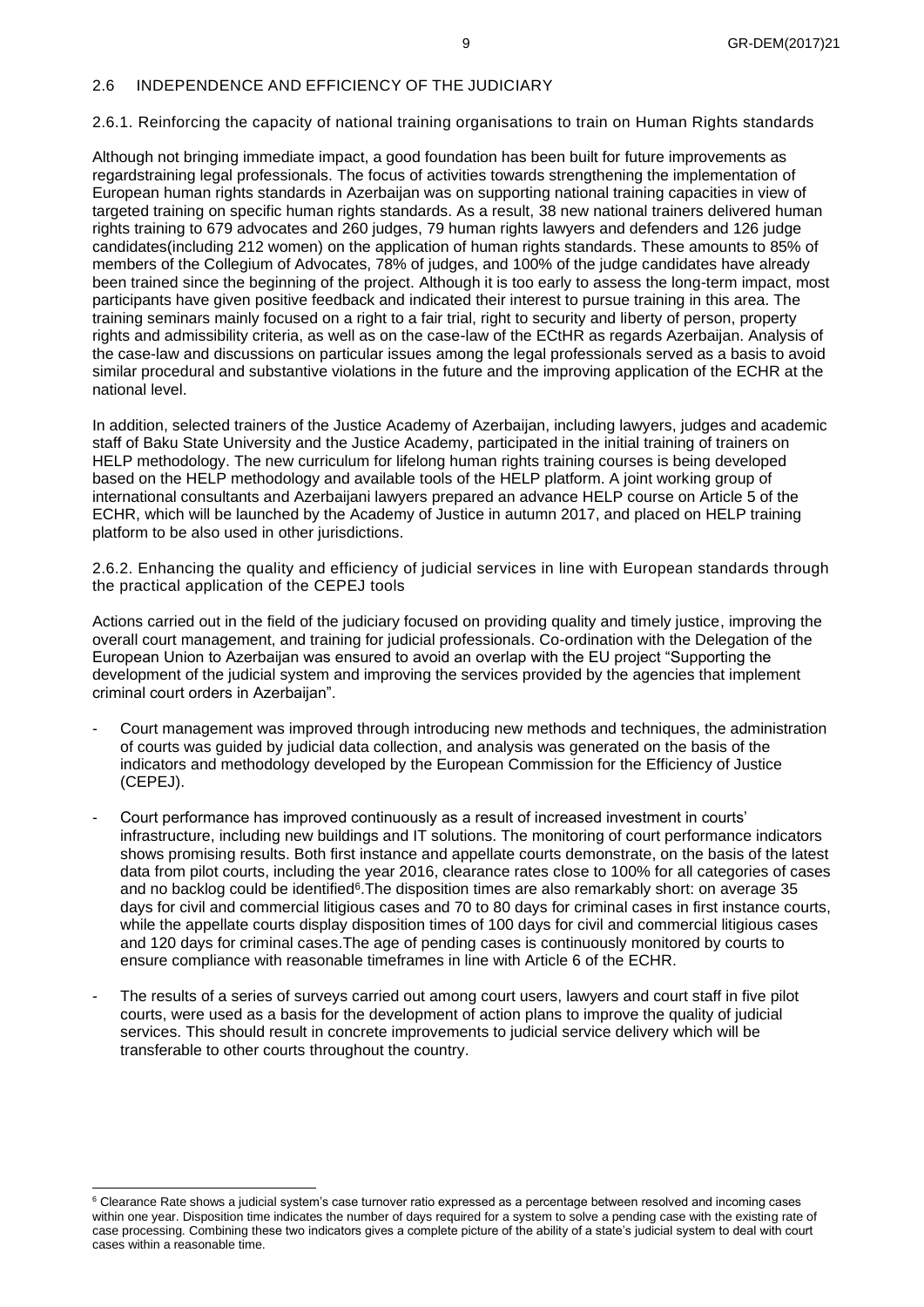The pilot courts use these newly acquired instruments and analyse their efficiency and quality of services on the basis of CEPEJ indicators and methodology. Court staff, trained within the co-operation with the Council of Europe, is developing annual activity reports including CEPEJ-recommended indicators, thus improving the quality of judicial data analysis and assuring a court management based on sound tools and objective information. After receiving the necessary training and guidance, pilot courts conducted surveys among users, lawyers and court staff. The surveys became a tool for quality management, by measuring users' satisfaction with court services, identifying the problematic areas and designing response actions to users' concerns. The results of the surveys, carried out on the basis of CEPEJ-recommended and properly adapted questionnaires, became a starting point for concrete measures to be taken by the pilot courts to improve the quality of their services. In 2017 the pilot courts made public the results of the surveys and started implementation of action plans to improve the quality of judicial services based on the lessons learnt through the court coaching programme.

## **Improving training methodology and curricula of judicial training institutions**

The curriculum on court management has been developed in co-operation with the French National School of the Judiciary (ENM), and it became an integral part of the Justice Academy training programme, Azerbaijan being one of the few countries in the region having institutionalised such training. Training on court management for more than 200 judges and court staff was delivered by the Academy. It has not yet been possible to assess the effectiveness of these training programmes. Overall, based on the comparative analysis, indicators and statistical data available to CEPEJ, a positive trend can be observed as regards judicial efficiency. There is, however, room for improvement regarding more proactive court management, communication with court users and independence of the judiciary, particularly in the management and operation of courts. Further training of judges is considered necessary to promote the quality of judicial rulings consistent with Council of Europe standards and to ensure the sustainability of the outcomes already achieved.

The Council of Europe also worked specifically with the Justice Academy to improve its overall training methodology and curricula for judges. Based on the recommendations emanating from the needs assessment, the Academy's work programme was developed and presented to the beneficiaries to further improve their overall structure, budget and curricula. The representatives of the Academy enhanced their knowledge about the training cycle management and adult learning techniques, assisted by a pool of 12 trainers. They are now able to develop and implement new and interactive training methodologies and to assess their impact on target groups. Feedback received from the trainers indicates satisfaction with the training programme.

The preparation of an action plan with concrete measures to support the development of Regional Justice Divisions (RJDs) is under way.

#### <span id="page-9-0"></span>2.6.3 Regional dialogue

Targeted, regional peer-to-peer dialogue and an established network of judicial stakeholders further complemented and reinforced country-specific actions. Peer-to-peer dialogue reinforced co-operation and networking among judges, prosecutors, representatives of the ministries of justice and bar associations. Challenges and best practices were identified and recommendations for national justice reforms issued in specific areas.<sup>7</sup> Drawing on outcomes of the exchanges, the countries' experiences were reflected in reports elaborated by international experts. These reports are being published [online.](http://www.coe.int/t/dghl/standardsetting/cdcj/co-operation_projects/Judicial_reform/regional_dialogue_eastern_partnership/regional_dialogue_reports_en.asp)

#### **Constitutional justice**

The Constitutional Court of Azerbaijan participated in a regional project that benefited from the existence of the network of judicial stakeholders and from improved peer networking among constitutional courts, including reporting cases to the CODICES database and referencing foreign and international law in constitutional courts' judgments. The upgrading of this database is key to ensuring the transfer of knowledge and easy consultation regarding constitutional judgments, in particular between EU member states and PGG beneficiaries. Whether Constitutional Court decisions in Azerbaijan reflect European standards should be seen in the medium- and long-term.

 $7$  These areas were: selection, evaluation and promotion of judges, the role of high courts in ensuring harmonised judicial practices, equality of arms in civil and criminal proceedings, internal and external independence of judges, how to ensure transparency and public participation, effective communication in judicial reform processes, and alternative dispute resolution mechanisms.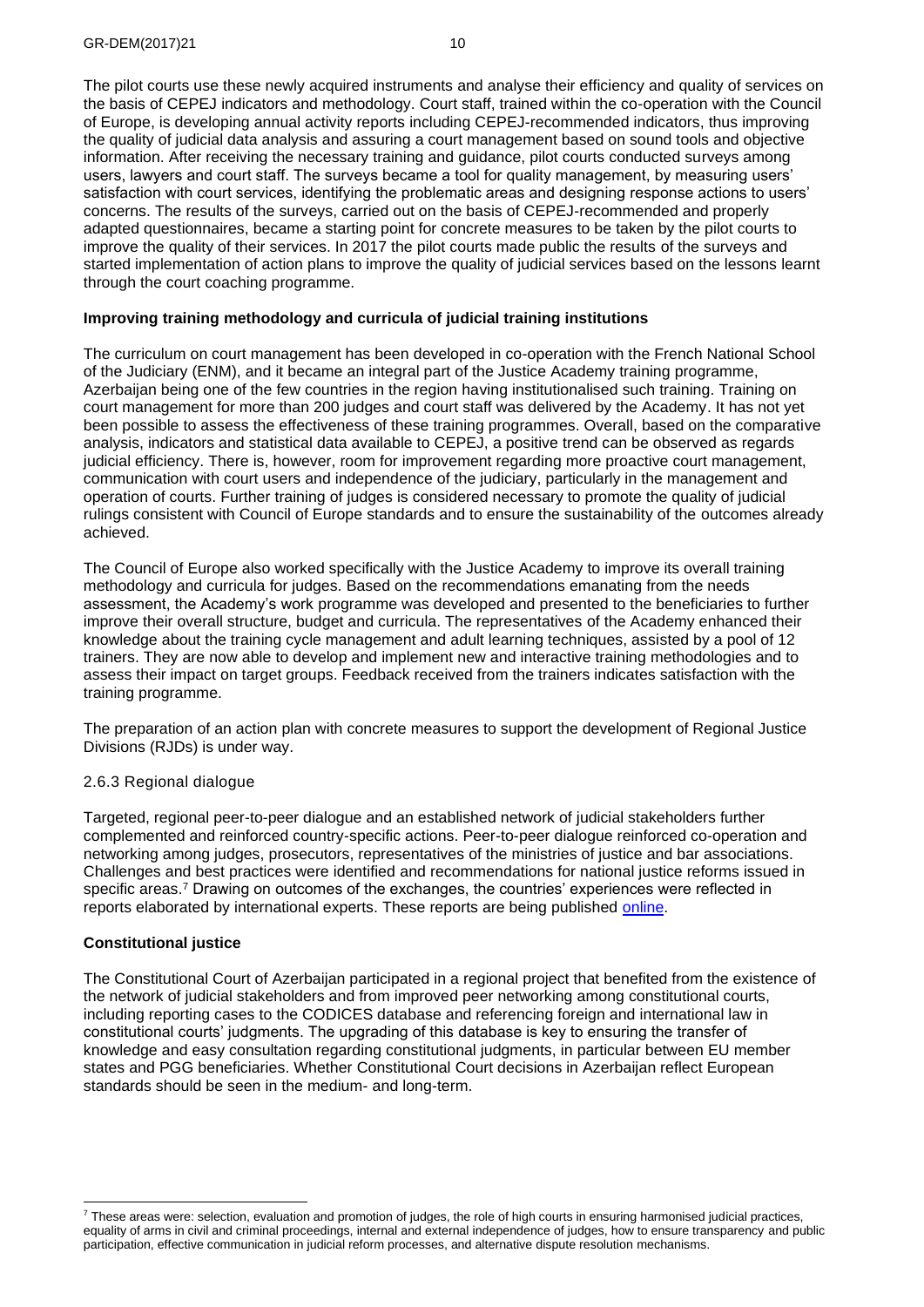### **Access of women to justice**

Azerbaijan, as other EaP countries, worked on promoting women's access to justice and the application of standards established by the European Convention on Human Rights, the European Social Charter, the Convention on Action against Trafficking in Human Beings and the Convention on Preventing and Combating Violence against Women and Domestic Violence (Istanbul Convention). 8

The [Council of Europe Gender Equality Strategy](http://www.coe.int/en/web/genderequality/gender-equality-strategy) (2014-2017) provides the strategic framework for the implementation of these standards to bring member states closer to *de facto* gender equality. The regional activities in the PGG framework contributed to the overall implementation of the Strategy and in particular to the realisation of its Objective 3: Guaranteeing equal access of women to justice. In this framework support was provided with the objectives of:

- Identifying and supporting the removal of obstacles to women's access to justice;
- Strengthening the national capacity to design measures to ensure that the justice chain is genderresponsive including through the training of legal professionals.

A "National Study on Barriers, Remedies and Good Practices on Women's Access to Justice in Azerbaijan" and a "Training Manual for Judges and Prosecutors on Ensuring Women's Access to Justice" were elaborated. On the basis of the study and the training manual, a training program was adapted for Azerbaijan and piloted through a series of trainings, involving national trainers of the Academy of Justice. In 2017, the Academy of Justice carried out three two-day training seminars on women's access to justice, with the first two targeting all 126 candidate judges of Azerbaijan and the third one targeting a mixed group of 20 judges and 15 prosecutors and investigators. In 2016, two trainings were similarly organised for a total of 41 judges from first instance and appeal courts. The training programme addressed the conceptual and normative framework of gender equality, women's rights, and women's access to justice; the Council of Europe standards including relevant ECtHR case-law and the Convention on Preventing and Combating Violence against Women and Domestic Violence (Istanbul Convention);the criminal and civil law challenges women experience in accessing remedies; and the role of both judges and prosecutors in addressing obstacles to women accessing legal protection and remedies, including gender stereotyping in the judicial system. On the basis of the feedback received from these trainings and those carried out in the other EaP countries, the "Training Manual for Judges and Prosecutors on Ensuring Women's Access to Justice" will be finalised and published in the fall of 2017 for future use by the Academy of Justice.

## <span id="page-10-0"></span>2.7 LOCAL DEMOCRACY

Since 2015, Azerbaijan has participated in Council of Europe regional activities organised within the programme "Strengthening local democracy and local governance in the Eastern Partnership countries" supporting the country's aspirations to establish a transparent, reliable and efficient local self-government system, in line with the provisions of the European Charter of Local Self-Government. In this framework, peer and expert networking enabled exchanges on the quality of local democracy, on ways to enhance governance and public ethics at local level and engage citizens in decision making. These key elements of local governance were highlighted in the mapping report on "Roles and responsibilities of mayors and local councillors in Armenia, Azerbaijan, Georgia, Moldova, Ukraine and Belarus". The Council of Europe continued to provide expert advice to EaP countries to improve the consistency and efficiency of the legislative frameworks and provision of services at local and regional levels.

## <span id="page-10-1"></span>2.8 CYBERCRIME

Azerbaijan actively participates in the Council of Europe regional project on fighting cybercrime, aimed at strengthening the capacities of both the mutual legal assistance authorities and 24/7 point of contact in the EaP countries. More in particular, with the ultimate aim to make international co-operation on cybercrime and electronic evidence more efficient, the Azerbaijani country team (composed of representatives of the Ministry of Justice, Prosecutor General's Office and Ministry of National Security) contributed to countryspecific recommendations for improving international co-operation, the development of standard templates

<sup>&</sup>lt;sup>8</sup> Azerbaijan has neither signed nor ratified the Istanbul Convention.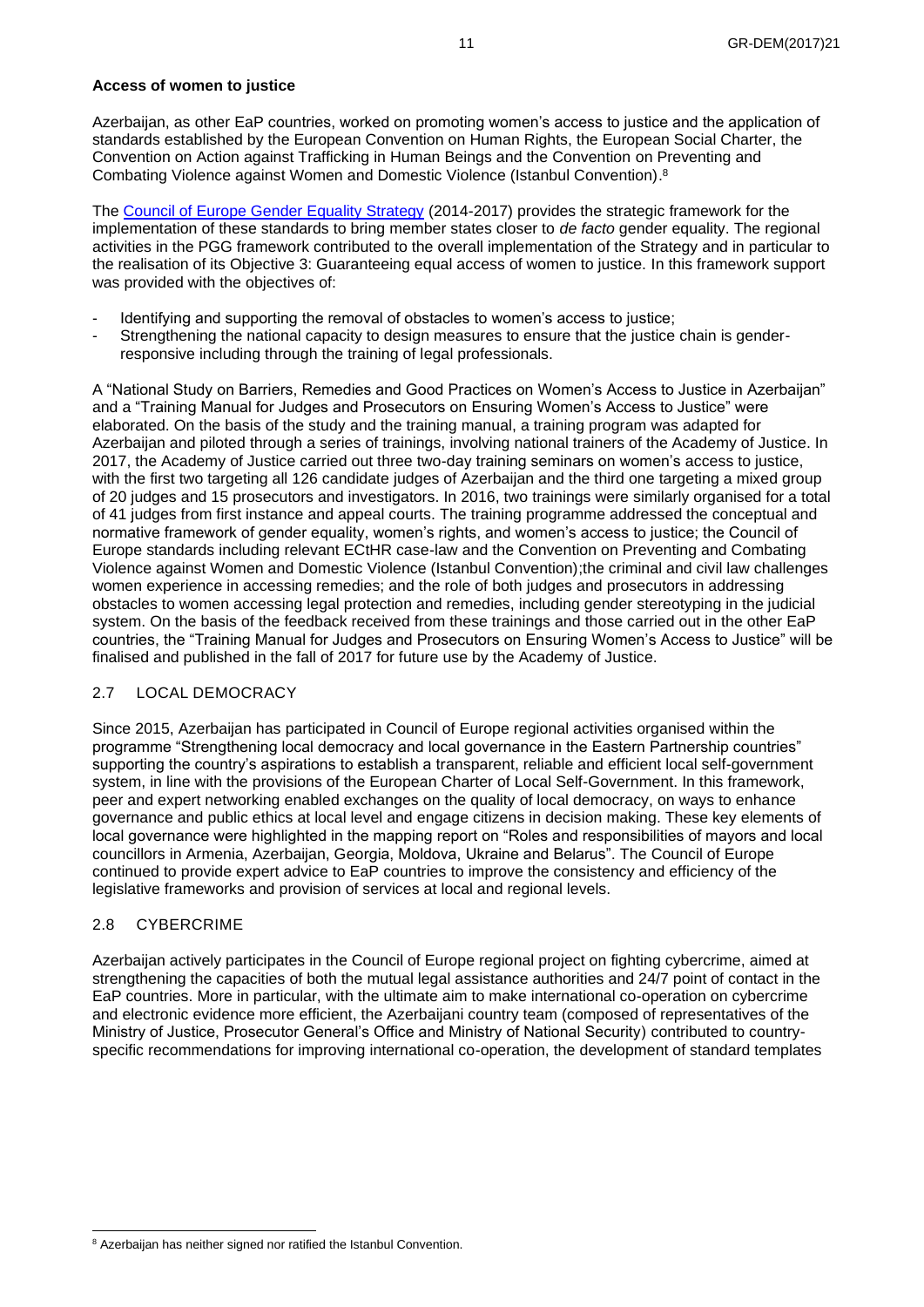for mutual legal assistance requests under the Budapest Convention and the 24/7 point of contact requests for the preservation of data, as well as to the [online resource](http://www.coe.int/en/web/octopus/international-cooperation) on international co-operation on cybercrime and electronic evidence. In addition, Azerbaijani criminal justice officials received a 4-day specialised training on international co-operation aspects of cybercrime and electronic evidence.

Azerbaijan is also a part of the regional project focusing on public-private co-operation on cybercrime and electronic evidence, implemented from December 2015. In this context, to identify the conditions needed for public-private partnerships to work, launch a dialogue between the various stakeholders and study opportunities for co-operation, a [Mapping Report](https://rm.coe.int/CoERMPublicCommonSearchServices/DisplayDCTMContent?documentId=09000016806a5b8f) was produced on public-private co-operation in the EaP, focusing on strengths, weaknesses, opportunities and risks regarding public-private co-operation. The incountry discussions on this subject attempted to lay the groundwork for increased trust between the government and the private sector, by focusing on the most basic aspects of co-operation, such as exchange of data, incident handling, legal background, ISP liabilities and voluntary co-operation models, with the aim to improve cooperation between the relevant stakeholders, possibly leading to a written memorandum of co-operation in line with the Council of Europe 2008 [Guidelines](https://www.coe.int/en/web/cybercrime/lea-/-isp-cooperation) on law enforcement/ISP co-operation. In addition, through a series of national workshops in February and May 2017, Council of Europe expertise was provided in support of the development of legal regulations on procedures for processing electronic evidence in compliance with the Budapest Convention, with the draft report and recommendations in on this subject delivered in June 2017.

## <span id="page-11-0"></span>2.9 INTERCULTURAL DIALOGUE

Azerbaijani authorities, notably the Ministry of Youth and Sport, have a strong interest in co-operating with the Council of Europe in the field of youth policy. Some progress can be reported in this area as actions started in 2017.

Representatives of Azerbaijani youth organisations participate in different educational activities of the Council of Europe Youth Department, including the Youth Peace Camp and activities held within the 2016- 2017 Action Plan with the Russian Federation that are open for the CIS-country participants.

The representative of the Ministry of Youth and Sport of the Republic of Azerbaijan takes part regularly in the Steering Committee on Youth and Joint Council on Youth meetings.

The planned measures and activities of the youth dimension of the Council of Europe Action Plan for Azerbaijan seek to contribute to establishing a network of youth leaders, trainers and multipliers in Azerbaijan with the capacity to initiate and implement projects and educational activities on promoting democratic youth participation, human rights education, and on enhancing the role of youth work and non-formal education within the youth field in your country.

The COMPASS long-term training course on human rights education and democratic citizenship (Compass LTTC) is the flagship activity of this youth dimension. Following the negotiations and the preparatory meeting with the Azerbaijani partners, the initial training seminar of the Compass LTTC was scheduled to be held in Baku from 26 June to 4 July and will bring together up to 30 participants; young leaders, youth workers, youth activists and multipliers for human rights education with the potential to become trainers in the youth field.

## <span id="page-11-1"></span>**3. IMPLEMENTATION AND CO-ORDINATION**

The Council of Europe's Committee of Ministers (CM) assesses overall Action Plan implementation through its Group of Rapporteurs on Democracy (GR-DEM).

The Action Plan Steering Committee, comprising representatives of the Ministry of Foreign Affairs, other national stakeholders and Council of Europe representatives, also assesses the progress of Action Plan implementation. This committee considers implementation of approved projects, discusses challenges and relevant proposals for future co-operation, and recommends measures to improve effectiveness. Steering Committee Meetings for the current Action Plan took place on 8 June 2016and 22 June 2017 in Baku.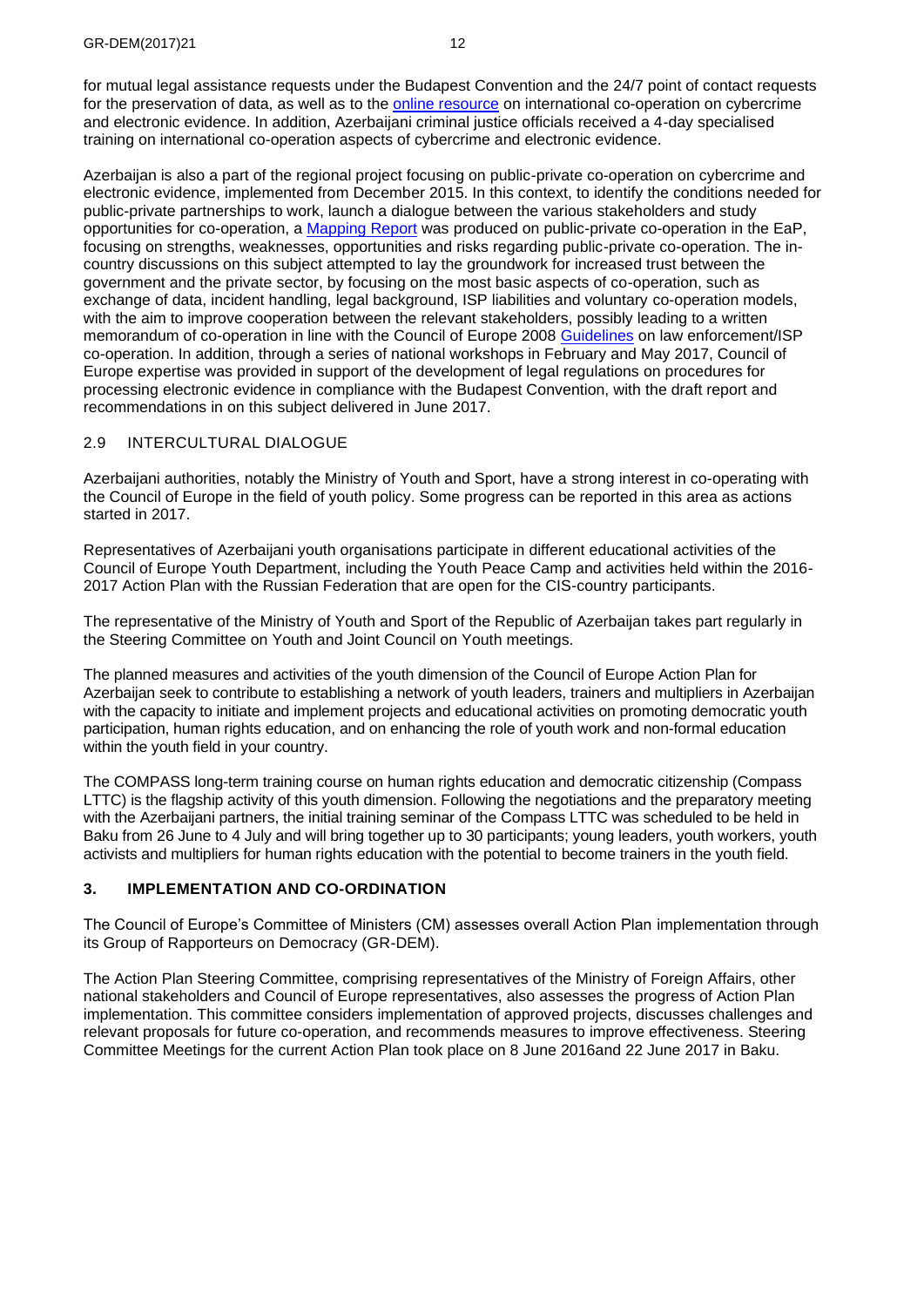The overall co-ordination of technical co-operation implemented by the Council of Europe is ensured by the Office of the Directorate General of Programmes (ODGP), which steers the programming of and fundraising for co-operation actions, and ensures the efficiency of Council of Europe Offices in the field. The Baku field office plays a key role in co-ordinating and supporting project implementation in accordance with the co-operation decentralisation policy. As of 19 June 2017, 15 staff members worked at the Baku Office.

Expertise, the basis of co-operation projects' added value, comes from relevant services in the entire Organisation. Project implementation can involve needs assessments, legislative expertise, capacity-building, awareness-raising and peer-to-peer reviews. The methodology aims to reinforce the ownership of national stakeholders and to ensure the sustainability of the outcomes.

The Council of Europe implements projects in close co-operation with authorities in Azerbaijan, targeting governmental stakeholders, parliaments, civil society and independent governance institutions, such as ombudsman. This creates a unique leverage for comprehensive, inclusive, successful and sustainable reforms.

The Council of Europe co-ordinates closely with relevant international partners, notably the European Union (EU), and in particular the Delegation of the European Union (EUD) in Baku. To ensure efficiency and avoid overlapping of activities, the Council of Europe also co-ordinates with member state development agencies and all other relevant actors.

The Council of Europe Office in Baku participates in the Donor Co-ordination Meeting, which is chaired by the UN Resident Co-ordinator/UNDP Resident Representative and is composed of the main international organisations, embassies, and state aid agencies. The Council of Europe Office in Baku co-chairs with USAID a subgroup of this co-ordination meeting on democracy and rule of law. In addition, the Council of Europe Office participates in the Human Dimension Meeting – a monthly meeting composed of representatives of embassies and international organisations to discuss main relevant human rights issues.

#### <span id="page-12-0"></span>3.1 TRANSVERSAL ISSUES

The Council of Europe prioritises a human rights approach at all levels and stages of its activities. Its *acquis*, including Council of Europe legal instruments and institutions, combined with the principles of equality, non-discrimination, balanced participation (both gender-based and from civil society)brings further added value to Council of Europe activities.

As a component of this human rights approach, the Council of Europe emphasises gender mainstreaming throughout its project activities. For more information, see the Council of Europe's *[web page](http://www.coe.int/en/web/genderequality/gender-mainstreaming-at-the-council-of-europe)* on gender mainstreaming*.* The Council of Europe also promotes civil society participation, as outlined in the *[Guidelines](https://rm.coe.int/CoERMPublicCommonSearchServices/DisplayDCTMContent?documentId=0900001680656cef)  [on civil society organisations' participation in Council of Europe's co-operation activities](https://rm.coe.int/CoERMPublicCommonSearchServices/DisplayDCTMContent?documentId=0900001680656cef)*.

The gender dimension is considered throughout the Action Plan implementation, and is pursued in most activities in line with the Council of Europe Gender Equality Strategy 2014-2017. The Strategy seeks to analyse national and international frameworks to gather data and identify the obstacles women encounter in gaining access to national courts and to international justice, and to identify, collect and disseminate existing remedies and good practices to improve the situation. In particular, most of the actions promoted the participation of women in their activities, which resulted in a good gender balance. As an example, about 60% of beneficiaries and participants in media-related actions are women. However, in some areas, involving women more prominently is challenging, given their overall low representation in target institutions, particularly in the field of the judiciary. Also, in the field of fighting corruption 84% of participants in the capacity-building activities were men and 16% were women.

The Council of Europe involves CSOs wherever possible in its activities by promoting civil society participation throughout all thematic areas, by assuring their contributions to regional and bilateral projects alike, and by including them in the different types of intervention. In the PGG framework, CSOs increasingly assume their role as important partners in policy-decision making. CSO representatives are part of the National Co-ordination Platforms, projects' Steering Committees, expert groups, consultants and activity participants. In most bilateral projects, CSOs are involved in legislative reviews, needs-assessment missions and campaigning/awareness-raising activities, sometimes on sensitive issues like the roundtable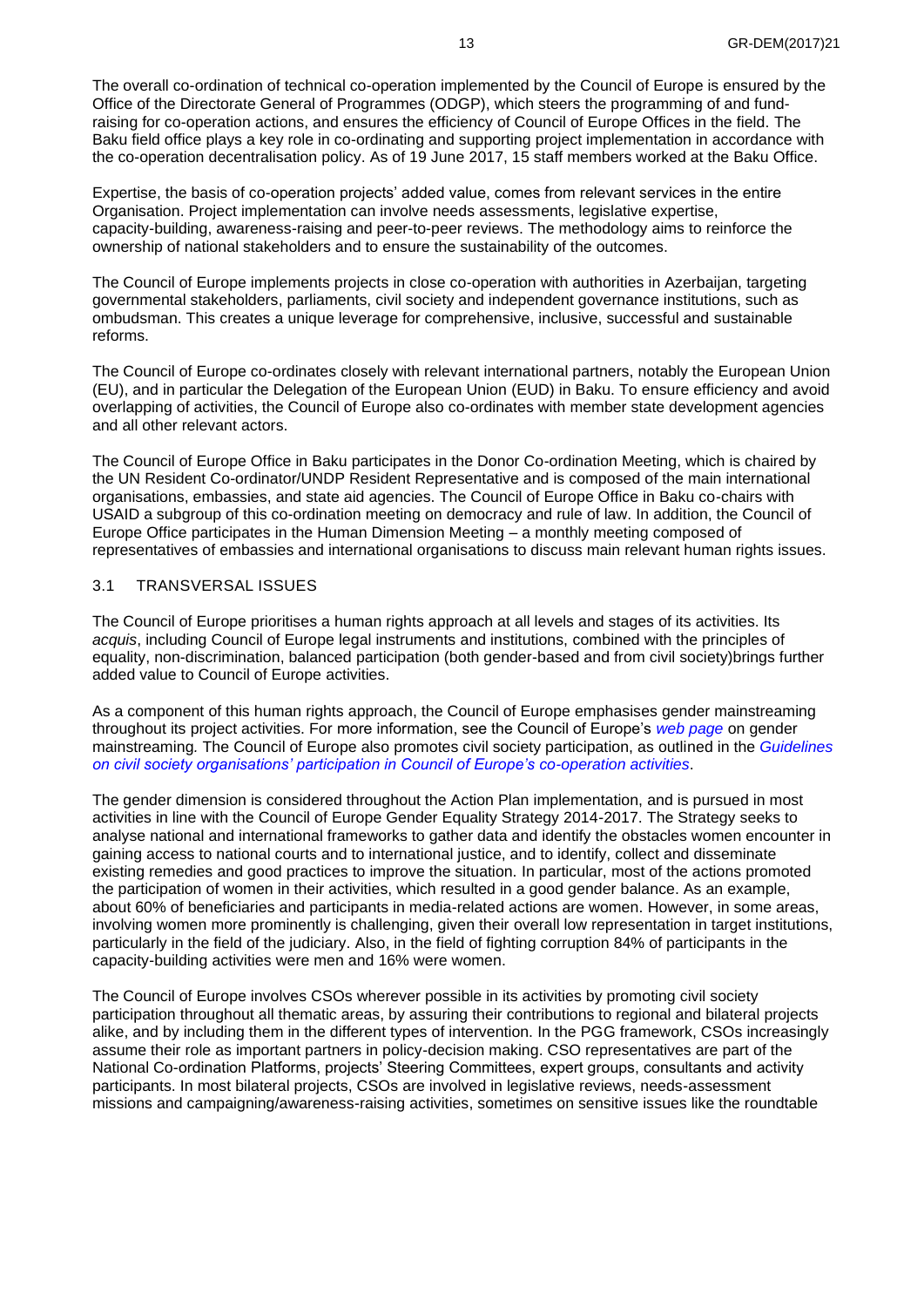on defamation in Azerbaijan. In regional actions, they take part in multi-stakeholder dialogue, regional research and at times advocate as spokespersons in regional exchange at national level, for example, Human Rights and Democratic Citizenship Education.

The Council of Europe also seeks to include minorities by taking into account their interests and needs when conceptualising and implementing activities aimed at decreasing social inequalities and discrimination. Although the primary focus of planned interventions is not necessarily on minorities, their interests and stakes are mainstreamed to generate benefits for them and to avoid unintended impact on them as a consequence of PGG interventions. In Azerbaijan, for example, there were several media-related activities targeting Tallish minorities.

## <span id="page-13-0"></span>3.2 RISK MANAGEMENT

Due to the nature of its mandate, the Council of Europe sometimes operates in complex and unstable environments that expose it to risks. The analysis of risks relevant to the implementation of the Action Plan and possible mitigation strategies are made on the basis of the Council of Europe risk-management *[guidelines](https://rm.coe.int/CoERMPublicCommonSearchServices/DisplayDCTMContent?documentId=09000016806aeeaa)*.

When the Action Plan was adopted, the Council of Europe obtained the commitment of the Government of Azerbaijan and the Presidential Administration to implement it.

The basic assumption was sufficient engagement by all stakeholders, as well as adequate resources, to achieve the outcomes of the Action Plan. Within these confines the risks related to the Action Plan could be reasonably anticipated on the basis of the Council of Europe experience.

The Council of Europe maintained permanent dialogue with the Azerbaijani authorities at the Committee of Ministers' level, as well as with authorities on the ground and civil society through the Council of Europe office in Baku. The agreement reached with national authorities and civil society on the key partners in the Civil Society Dialogue project is a good example.

## <span id="page-13-1"></span>3.3 LESSONS LEARNED

The Council of Europe's results-based management methodology requires the looking at lessons learned. Lessons learned from the implementation of this Action Plan during the period of reference include the following:

- A human rights approach to co-operation using the Council of Europe standards as both means and goals of technical assistance – can significantly contribute to securing those rights.
- Technical assistance toward comprehensive reforms requires long-term funding and effective co-ordination mechanisms among national and international partners;
- Action Plan level funding, which allows flexibility for allocating funds where they are most needed;
- Development of capacities of national partners remains an important element of the technical assistance programmes;
- The Council of Europe can play an important bridging role between various state and non-state actors.

## <span id="page-13-2"></span>**4. FUNDING AND PARTNERS**

Continued financial support of this Action Plan allows the Council of Europe to build on and create activities that support European standards and the principles of the European Convention on Human Rights and other legal instruments. The Council of Europe increasingly seeks to deliver on agreed priorities rather than on individual projects and activities.

Country action plans and co-operation documents describe strategic priorities of co-operation and the resources needed to achieve them. This valuable tool serves to pool voluntary contributions that are not earmarked or that are broadly earmarked.

The Action Plan for Azerbaijan 2014-2017 received a total of €6.7 million (57% of the total budget of €11.8 million). Action Plan-level funding totalled €200 000, and project-level funding totalled €6.5million.These amounts refer to country-specific projects and exclude regional actions. The remaining funding required for Action Plan amounts to approximately €5.8 million (see Figures 2 and 3).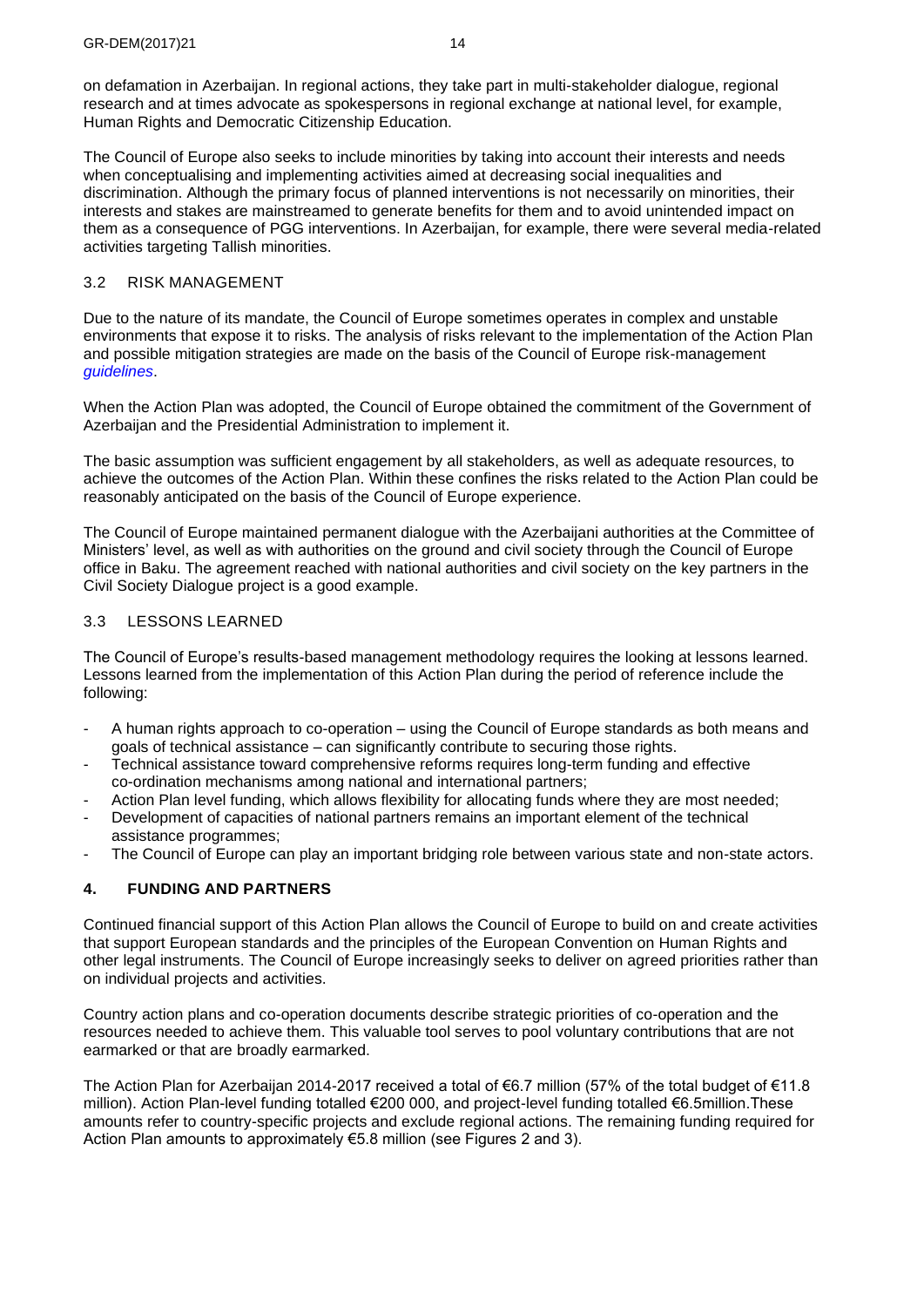15 GR-DEM(2017)21



*Figure 2: Funding situation of the Action Plan for Azerbaijan 2014-2017 (in millions of euros) as of 30 June 2017*



## *Figure 3: Funding situation per sector of the Action Plan for Azerbaijan 2014-2017 (in millions of euros) as of 30 June 2017*

The Delegation of the European Union to Azerbaijan has allocated €800 000 through two joint programmes with the Council of Europe.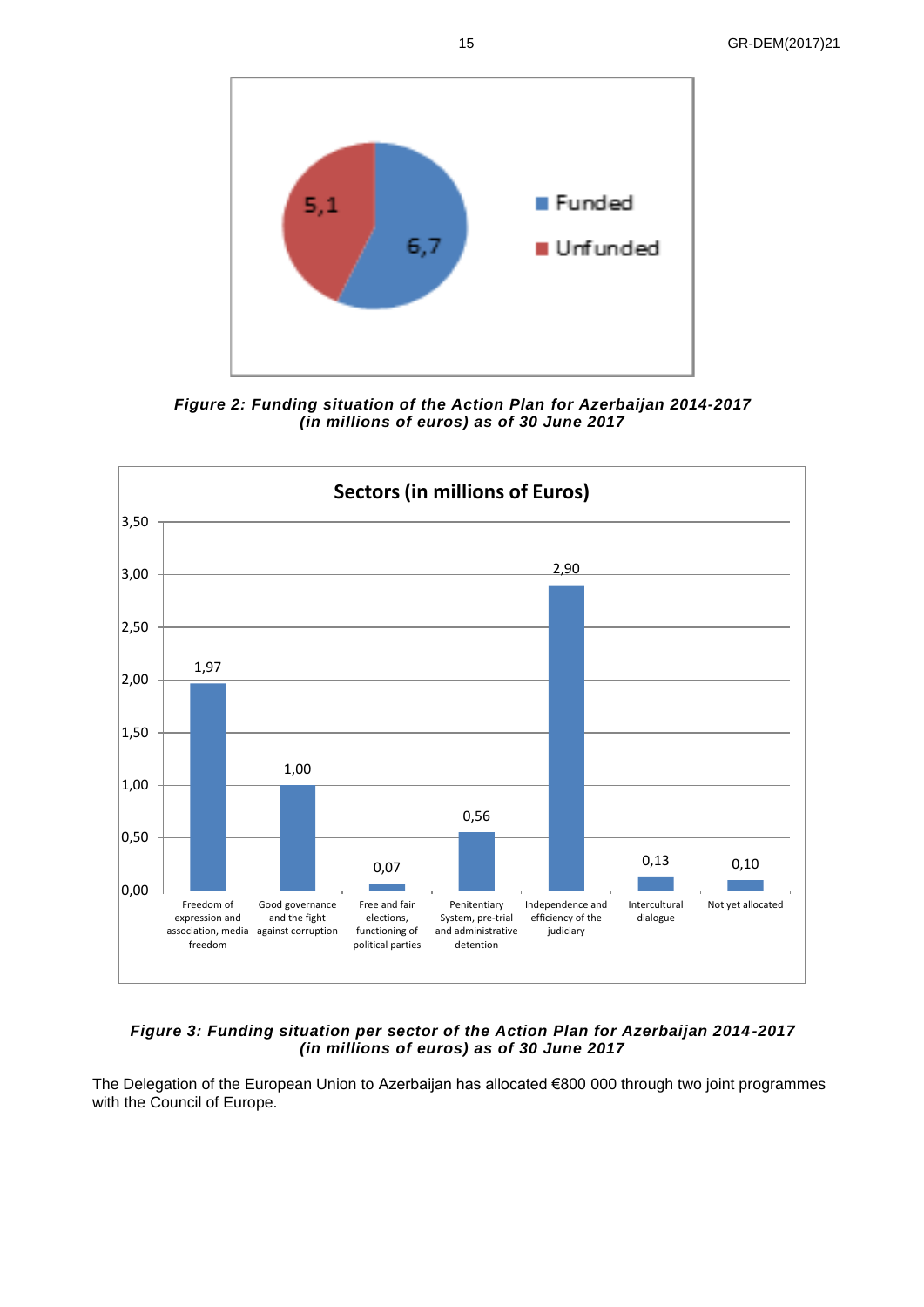Since 2015, Azerbaijan has benefitted from funding secured through the PGG for projects on anticorruption, freedom of expression and media freedom, independence of the judiciary and application of the European Convention on Human Rights (ECHR) and ECtHR case-law. Secured funding totals approximately €4.7 million under the PGG for country-specific projects within the current programming cycle ending in 2017.

Voluntary contributions from Norway in the amount of €200 000 went towards projects on elections, civil society and youth human rights education. The actions in the area of civil society are implemented as a joint initiative involving Council of Europe, Norway and the EU (see Figure 4).



*Figure 4: Funding sources for the Action Plan for Azerbaijan 2014-2017 (in millions of euros) as of 30 June 2017*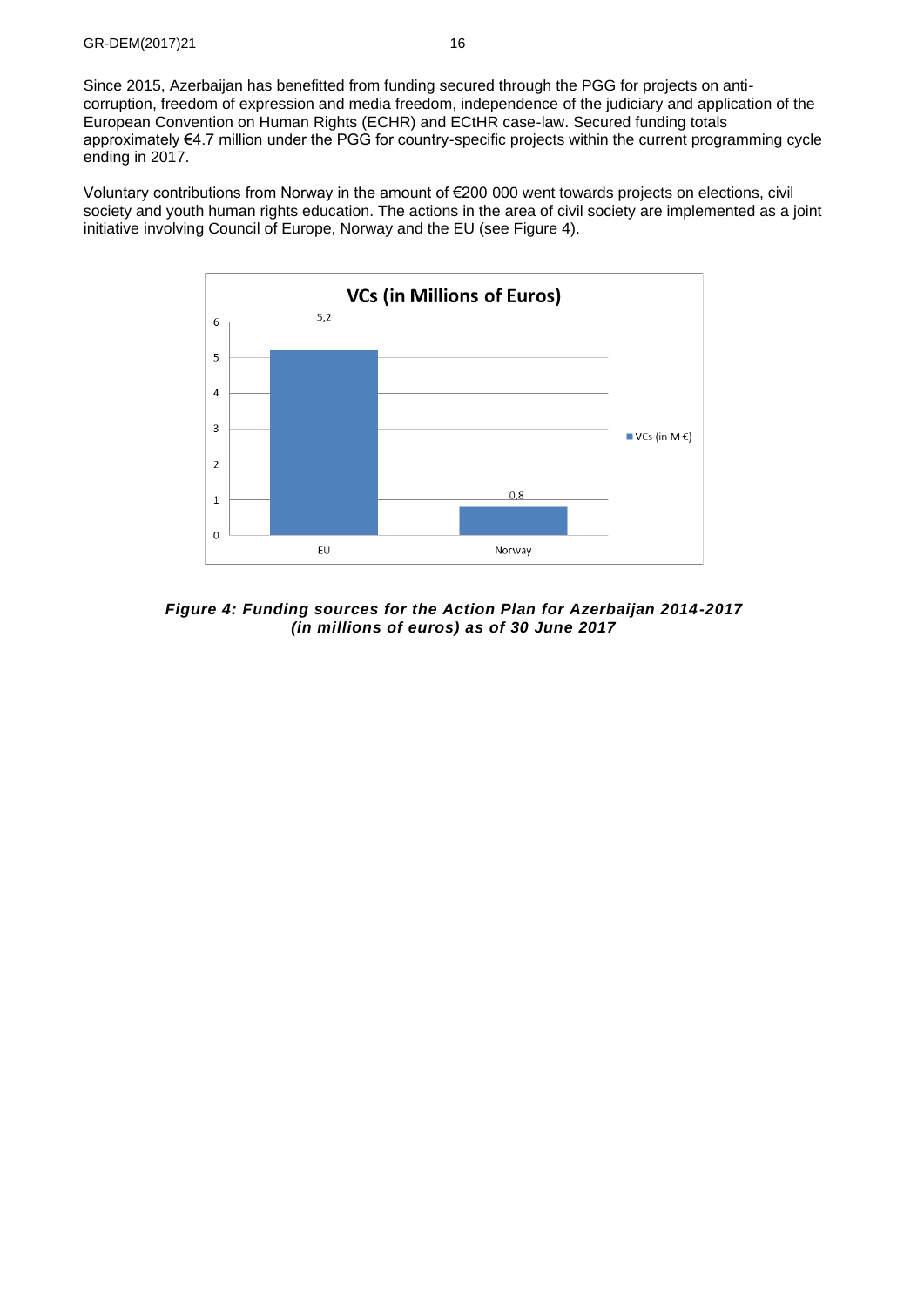## <span id="page-16-0"></span>**5. APPENDICES**

# <span id="page-16-1"></span>**Appendix I: LIST OF PROJECTS**

# **LIST OF COUNTRY SPECIFIC PROJECTS:**

| Title                                                            | <b>Duration</b>       |  |  |  |
|------------------------------------------------------------------|-----------------------|--|--|--|
| Freedom of expression and media freedom                          | 01/01/2015-31/12/2017 |  |  |  |
|                                                                  | (36 months)           |  |  |  |
| Strengthening capacities to fight and prevent corruption in the  | 01/06/2015-31/12/2017 |  |  |  |
| Azerbaijani administration                                       | (30 months)           |  |  |  |
|                                                                  |                       |  |  |  |
| Support to increased efficiency of courts, improved training of  | 01/03/2015-30/04/2017 |  |  |  |
| judges and judicial self-governance in Azerbaijan                | $(26$ months)         |  |  |  |
| Application of the European Convention on Human Rights and       | 01/01/2015-31/12/2017 |  |  |  |
| the case law of the European Court of Human Rights               | (36 months)           |  |  |  |
| Civil society dialogue                                           | 01/03/2016-28/02/2018 |  |  |  |
|                                                                  | (24 months)           |  |  |  |
| Further support to the penitentiary reform in Azerbaijan         | 01/09/2016-30/04/2016 |  |  |  |
|                                                                  | $(20$ months)         |  |  |  |
| Capacity-building of youth leaders and activists from Azerbaijan | 01/01/2017-30/06/2018 |  |  |  |
| on human rights education and democratic youth participation     | $(18$ months)         |  |  |  |
| Compliance to international standards in the electoral field     | 01/01/2014-31/12/2016 |  |  |  |
|                                                                  | (36 months)           |  |  |  |

# **LIST OF REGIONAL PROJECTS (funded through EU/PGG-Council of Europe):**

| Title                                                              | <b>Duration</b>          |  |  |  |
|--------------------------------------------------------------------|--------------------------|--|--|--|
| Civil participation in decision making in the region               | 1/09/2015 - 31/12/2016   |  |  |  |
|                                                                    | $(16$ months)            |  |  |  |
| Improving women's access to justice in 5 EaP countries             | $1/01/2015 - 31/12/2016$ |  |  |  |
|                                                                    | $(24$ months)            |  |  |  |
| Promoting Education for Democratic Citizenship and Human           | 1/01/2015 - 31/12/2017   |  |  |  |
| Rights Education in the Eastern Partnership Countries              | (36 months)              |  |  |  |
| Strengthening constitutional justice                               | $1/01/2015 - 31/12/2017$ |  |  |  |
|                                                                    | (36 months)              |  |  |  |
| Fight against corruption and fostering good governance; Fight      | 1/01/2015 - 31/12/2017   |  |  |  |
| against money-laundering                                           | (36 months)              |  |  |  |
| Cybercrime : projects on regional/international and public/private | 1/03/2015 - 31/08/2017   |  |  |  |
| co-operation                                                       | (30 months)              |  |  |  |
| Regional dialogue on judicial reform in the EaP countries          | 01/03/2015 - 28/02/2017  |  |  |  |
|                                                                    | (24 months)              |  |  |  |
| Promoting penitentiary reforms (from a punitive to a               | 01/08/2015 - 30/06/2016  |  |  |  |
| rehabilitative approach)                                           | $(11$ months)            |  |  |  |
| Criminal justice responses to drug dependent prisoners             | 01/01/2015 - 31/12/2017  |  |  |  |
|                                                                    | (36 months)              |  |  |  |
| Enhancing respect for the protection of human rights online        | 01/01/2015 - 31/12/2017  |  |  |  |
|                                                                    | (36 months)              |  |  |  |